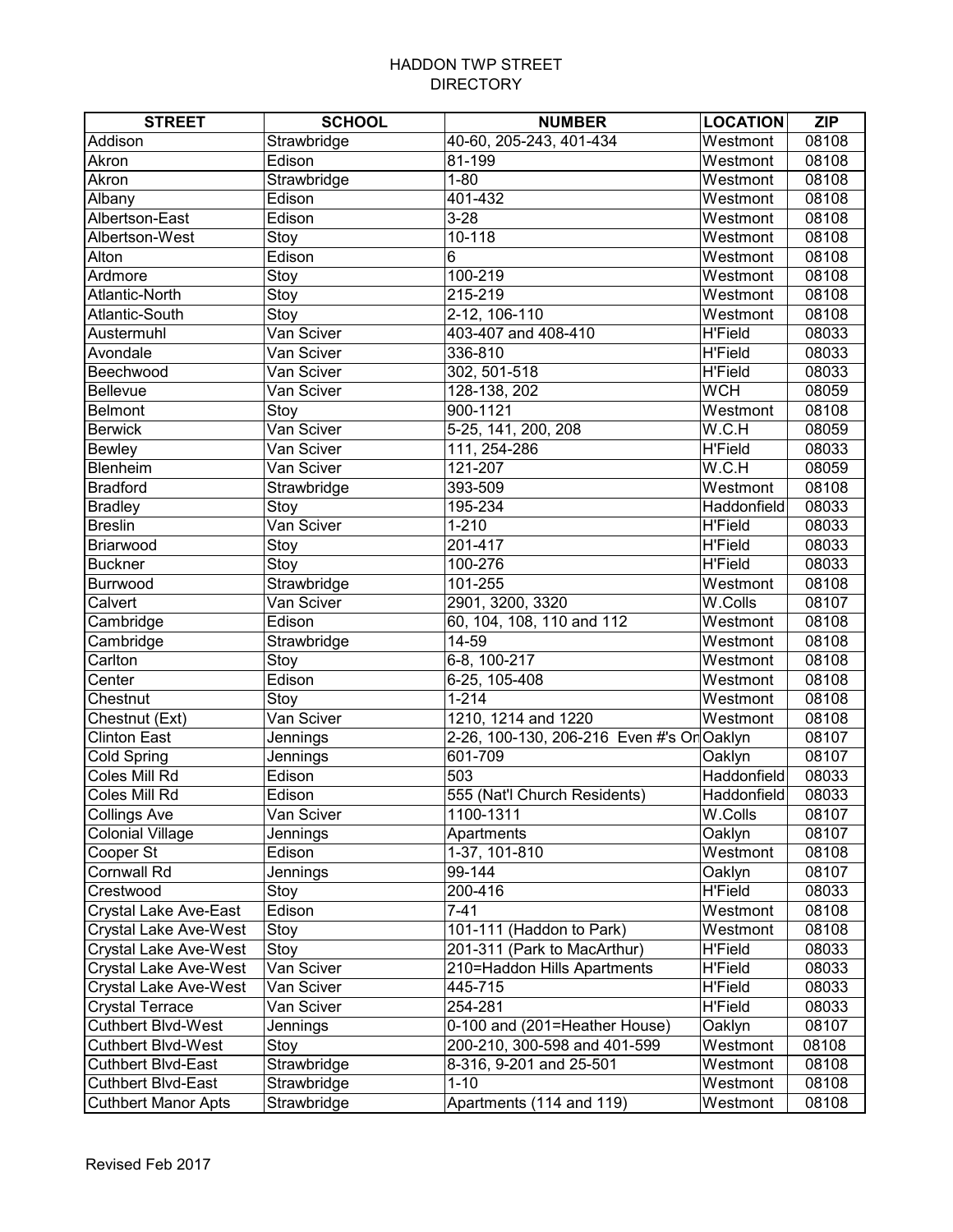| <b>Cuthbert Circle</b>   | Strawbridge | $1 - 5$                                   | Westmont       | 08108 |
|--------------------------|-------------|-------------------------------------------|----------------|-------|
| Delaware (Hts)           | Van Sciver  | 118-321                                   | W.C.H.         | 08059 |
| Denver                   | Edison      | 100-211                                   | Westmont       | 08108 |
| Devon Crt                | Van Sciver  | $1 - 21$                                  | <b>H'Field</b> | 08033 |
| $\overline{E}$ . Cedar   | Jennings    | $2 - 143$                                 | Oaklyn         | 08107 |
| $\overline{E}$ . Clinton | Jennings    | 2-26, 100-130, 206-216 Even #'s Or Oaklyn |                | 08107 |
| E. Collingswood          | Jennings    | 5-60, 201-211                             | Oaklyn         | 08107 |
| Edgewood                 | Strawbridge | 503-518                                   | Westmont       | 08108 |
| Eldridge (Ext)           | Van Sciver  | 1100-1312                                 | W. Colls       | 08107 |
| <b>Elgin Ave</b>         | Edison      | 78-123                                    | Westmont       | 08108 |
| <b>Elgin Circle</b>      | Edison      | $17 - 18$                                 | Westmont       | 08108 |
| Elm                      | Edison      | $2 - 28$                                  | Westmont       | 08108 |
| Elm (Ext)                | Van Sciver  | 1101-1320                                 | W.Colls        | 08107 |
| Emerald                  | Strawbridge | 1000-1124 and 1-79                        | Westmont       | 08108 |
| Emerald                  | Edison      | 80-242                                    | Westmont       | 08108 |
| Emerald-East             | Edison      | 401-448                                   | Westmont       | 08108 |
| Estaugh                  | Stoy        | 501-603                                   | Westmont       | 08108 |
| Evergreen                | Stoy        | 204-406                                   | Westmont       | 08108 |
| Fern                     | Strawbridge | 180-251 and 300-524                       | Westmont       | 08108 |
| First                    | Van Sciver  | 402-404                                   | <b>H'Field</b> | 08033 |
| Foreman                  | Van Sciver  | 100                                       | <b>H'Field</b> | 08033 |
| French                   | Stoy        | 4, 110-210                                | Westmont       | 08108 |
| Geneva                   | Edison      | 78-129                                    | Westmont       | 08108 |
| Glendale                 | Strawbridge | 501-518                                   | Westmont       | 08108 |
| Glenwood                 | Stoy        | $7 - 31,$                                 | Westmont       | 8108  |
| Glenwood                 | Stoy        | 201-418                                   | <b>H'Field</b> | 8033  |
| Golden (Hts)             | Van Sciver  | $\overline{7} - 33$                       | W.C.H          | 08059 |
| Graisbury                | Van Sciver  | 311-499, 500-515 and 600-807              | <b>H'Field</b> | 08033 |
| Grandview (Hts)          | Van Sciver  | 1-12, 100-120, 206                        | W.C.H.         | 08059 |
| Grant (Ext)              | Van Sciver  | 1100-1315                                 | W.Colls        | 08107 |
| Grant (Hts)              | Van Sciver  | 30-202                                    | W.C.H.         | 08059 |
| Greenman-East            | Van Sciver  | 650-720                                   | <b>H'Field</b> | 08033 |
| Greenman-West            | Van Sciver  | 655-716                                   | <b>H'Field</b> | 08033 |
| Greenwood-East           | Jennings    | $1 - 63$                                  | Oaklyn         | 08107 |
| Guilford                 | Strawbridge | 200-231                                   | Westmont       | 08108 |
| Haddon                   | Stoy        | 100-350 (even)                            | Westmont       | 08108 |
| Haddon                   | Edison      | 201-399 (odd)                             | Westmont       | 08108 |
| Haddon                   | Strawbridge | 1-90 (Cuthbert to Albertson)              | Westmont       | 08108 |
| Haddon Hills Apts        | Van Sciver  | Apartments                                | <b>H'Field</b> | 08033 |
| <b>Haddon View Apts</b>  | Van Sciver  | Apartments 1, 7, 11                       | Westmont       | 08108 |
| Hampton Rd               | Strawbridge | $2 - 213$                                 | Westmont       | 08108 |
| Harding                  | Strawbridge | $200 - 226$                               | Westmont       | 08108 |
| Hazel                    | Stoy        | 100-219                                   | Westmont       | 08108 |
| <b>Hazel Terrace</b>     | Stoy        | 221-225                                   | Westmont       | 08108 |
| <b>Heather House</b>     | Jennings    | Condos                                    | Oaklyn         | 08107 |
| <b>Heather Road</b>      | Jennings    | 99-167                                    | Oaklyn         | 08107 |
| <b>Hedgerow Crt</b>      | Jennings    | $2 - 14$                                  | Oaklyn         | 08107 |
| Highland                 | Edison      | 200-237                                   | Westmont       | 08108 |
| Holly - East             | Jennings    | $1 - 154$                                 | Oaklyn         | 08107 |
| Homestead                | Van Sciver  | 329-333, 400 and 501-516                  | Westmont       | 08108 |
| Homestead EAST           | Strawbridge | 232-240                                   | Westmont       | 08108 |
| Hopkins                  | Van Sciver  | 1-811 and 901                             | <b>H'Field</b> | 08033 |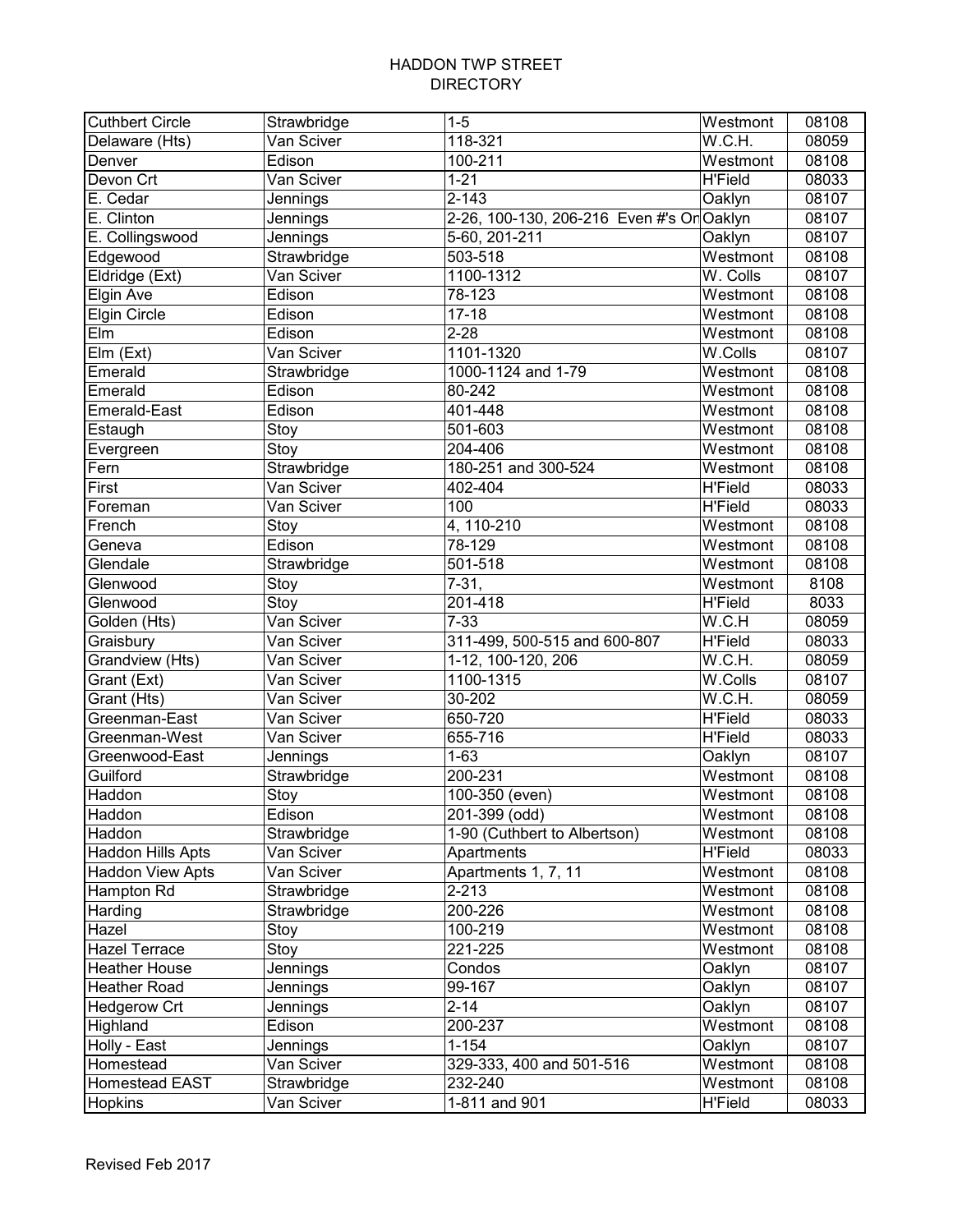| Howell (Hts)      | Van Sciver  | $\overline{7}$ -24                 | W.C.H                           | 08059 |
|-------------------|-------------|------------------------------------|---------------------------------|-------|
| <b>Ivywood</b>    | Stoy        | 300-407                            | <b>H'Field</b>                  | 08033 |
| Jess              | Van Sciver  | 102-320                            | $\overline{H}\overline{F}$ ield | 08033 |
| Johnson           | Jennings    | 625-689                            | Oaklyn                          | 08107 |
| King              | Strawbridge | 200-223                            | Westmont                        | 08108 |
| Kraft Ave-East    | Jennings    | 32-221                             | Oaklyn                          | 08107 |
| Kraft Court       | Jennings    | 301-334                            | Oaklyn                          | 08107 |
| Lakeshore Dr      | Stoy        | 901-1197                           | Westmont                        | 08107 |
| Laurel (Ext)      | Van Sciver  | 2902                               | W.Colls                         | 08107 |
| Lawnside          | Strawbridge | 201-249                            | Westmont                        | 08108 |
| Lees Lane         | Jennings    | 101-201                            | Oaklyn                          | 08107 |
| Lincoln (Hts)     | Van Sciver  | $1 - 220$                          | W.C.H                           | 08059 |
| Linden-East       | Strawbridge | 202-228                            | Westmont                        | 08108 |
| Lindis Farne      | Stoy        | 2-44, 100=Albertson Village        | Westmont                        | 08108 |
| Linwood           | Stoy        | 940-1117                           | Westmont                        | 08108 |
| Lockland          | Strawbridge | $4 - 17$                           | Westmont                        | 08108 |
| Locust            | Edison      | 5-39, 241-517                      | Westmont                        | 08108 |
| Lovell Ln         | Strawbridge | 30                                 | Westmont                        | 08108 |
| Lynne Ave         | Van Sciver  | 1100                               | W.Colls                         | 08107 |
| Lynne Garden Apts | Van Sciver  | <b>Collings Ave (Extension)</b>    | W.Colls                         | 08107 |
| MacArthur         | Van Sciver  | 401                                | Westmont                        | 08108 |
| MacArthur         | Van Sciver  | Haddon View Apt 1, 7, 11           | Westmont                        | 08108 |
| Main St (Hts)     | Van Sciver  | 25-33                              | W.C.H                           | 08107 |
| Mansion           | Stoy        | 900-1196                           | Westmont                        | 08108 |
| Maple             | Edison      | 1-25 and 401-433                   | Westmont                        | 08108 |
| Marlborough (Hts) | Van Sciver  | $1 - 324$                          | W.C.H                           | 08059 |
| Marshall (Hts)    | Van Sciver  | 100-128                            | W.C.H                           | 08059 |
| Melrose           | Edison      | 23-125, 204-216, 403-455           | Westmont                        | 08108 |
| Memorial          | Stoy        | 200-317, 406                       | Westmont                        | 08108 |
| Merrick           | Stoy        | 900-1119                           | Westmont                        | 08108 |
| Morgan            | Strawbridge | 200-231                            | Westmont                        | 08108 |
| Mt. Ephraim (Ext) | Van Sciver  | 2840 and 2898-3200                 | W.Colls                         | 08104 |
| Mt. Vernon        | Van Sciver  | 631-813 and 900-1154               | <b>H'Field</b>                  | 08033 |
| New Jersey        | Strawbridge | 250-302                            | Westmont                        | 08108 |
| New Jersey (Hts)  | Van Sciver  | 2 & 4, 400-404, 504, 507, 710, 800 | W.C.H                           | 08059 |
| New York (Hts)    | Van Sciver  | 312, 313, and 503                  | W.C.H                           | 08059 |
| Newton Court      | Jennings    | 301-334                            | Oaklyn                          | 08107 |
| Newton Ave (Ext)  | Van Sciver  | 1100-1328                          | $\overline{W}$ .Colls           | 08107 |
| Nicholson (Hts)   | Van Sciver  | 7-29, 101-152, 201-412             | W.C.H                           | 8059  |
| Norwood           | Stoy        | 101-111, 201-225                   | Westmont                        | 08108 |
| Norwood Terrace   | Stoy        | 500-505                            | Westmont                        | 08108 |
| Oakland-East      | Jennings    | $5 - 154$                          | Oaklyn                          | 08107 |
| Ohio (Hts)        | Van Sciver  | 500 & 504                          | W.C.H                           | 08059 |
| Oneida            | Edison      | 506-510, 601-609, 700, 709, 710    | Westmont                        | 08108 |
| Oriental          | Strawbridge | 7-27 and 1001-1111                 | Westmont                        | 08108 |
| Ormond-East       | Jennings    | 6-143, 200                         | Oaklyn                          | 08107 |
| Park-East         | Jennings    | $5 - 142$                          | Oaklyn                          | 08107 |
| Park Blvd-West    | Stoy        | 1-208 and 295-525                  | Westmont                        | 08108 |
| <b>Park Court</b> | Strawbridge | $2 - 18$                           | Westmont                        | 08108 |
| Park Dr-South     | Strawbridge | 225-275, 302-804                   | Westmont                        | 08108 |
| Park Terrace      | Stoy        | 100-117                            | Westmont                        | 08108 |
| Penn              | Strawbridge | 120-134, 200-239                   | Westmont                        | 08108 |